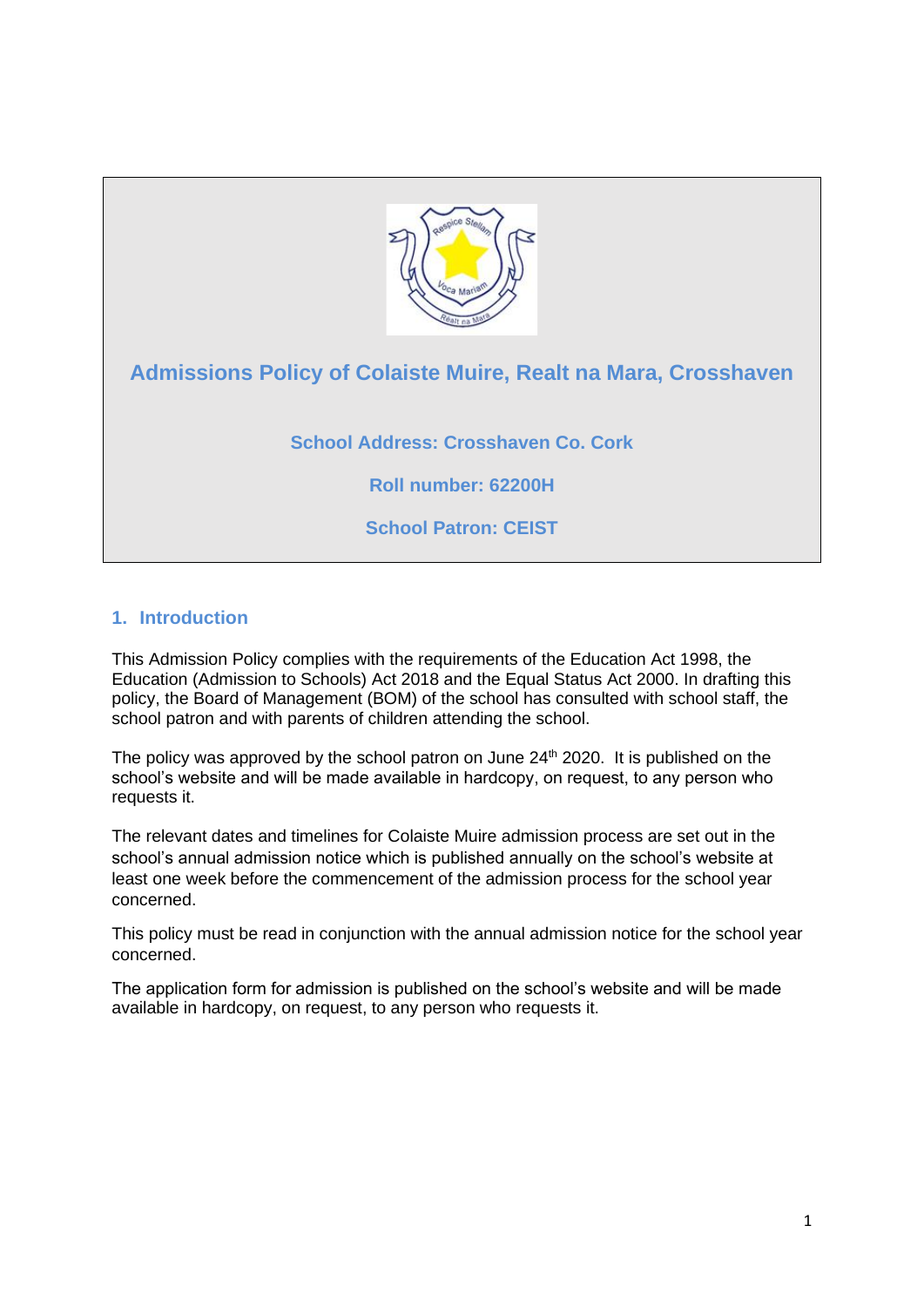# **2. Characteristic spirit and general objectives of the school**

Colaiste Muire, Crosshaven is a Catholic co-educational voluntary secondary school with a Catholic ethos under the trusteeship of CEIST (Catholic Education an Irish Schools' Trust).

In accordance with S.15 (2) (b) of the Education Act, 1998, the Board of Management of Colaiste Muire, Realt na Mara, Crosshaven shall uphold, and be accountable to the patron for so upholding, the characteristic spirit of the school as determined by the cultural, educational, moral, religious, social, linguistic and spiritual values and traditions which inform and are characteristic of the objectives and conduct of the school.

"Catholic Ethos" in the context of a Catholic voluntary secondary school means the ethos and characteristic spirit of the Roman Catholic Church which aims to promote:

(a) the full and harmonious development of all aspects of the person, including the intellectual, physical, cultural, moral and spiritual aspects; and

(b) a living relationship with God and with other people; and

(c) a philosophy of life inspired by belief in God and in the life, death and resurrection of Jesus; and

(d) the formation of the pupils in the Catholic faith in accordance with the doctrines, practices and traditions of the Roman Catholic Church, and/or such ethos and/or characteristic spirit as may be determined or interpreted from time to time by the Irish Episcopal Conference.

Catholic education is therefore a lifelong process of human growth and development which has been at the heart of the Church's mission since Jesus Christ urged his disciples to 'go teach all nations'. The person of Christ is the core of Catholic education.

Colaiste Muire, Crosshaven draws on the richness of the religious and cultural heritage of the past, interpreted and lived out for students living in today's world. The charism of founder Nano Nagle of the Presentation Sisters who began this school is of very significant importance in the life of the school.

As a CEIST school, Colaiste Muire, Realt na Mara, Crosshaven values teaching as one of the most important of all human activities. Our school seeks to build a quality learning community that welcomes, and bears witness to the Gospel values of Jesus Christ, expressed through the lens of the CEIST Charter. These are encapsulated in the core values which are intended to support and nourish the lives of the people who are at the heart of our schools

2

*Promoting Spiritual and Human Development*

*Achieving Quality in Teaching and Learning*

*Showing Respect for Every Person*

*Creating Community*

*Being Just and Responsible*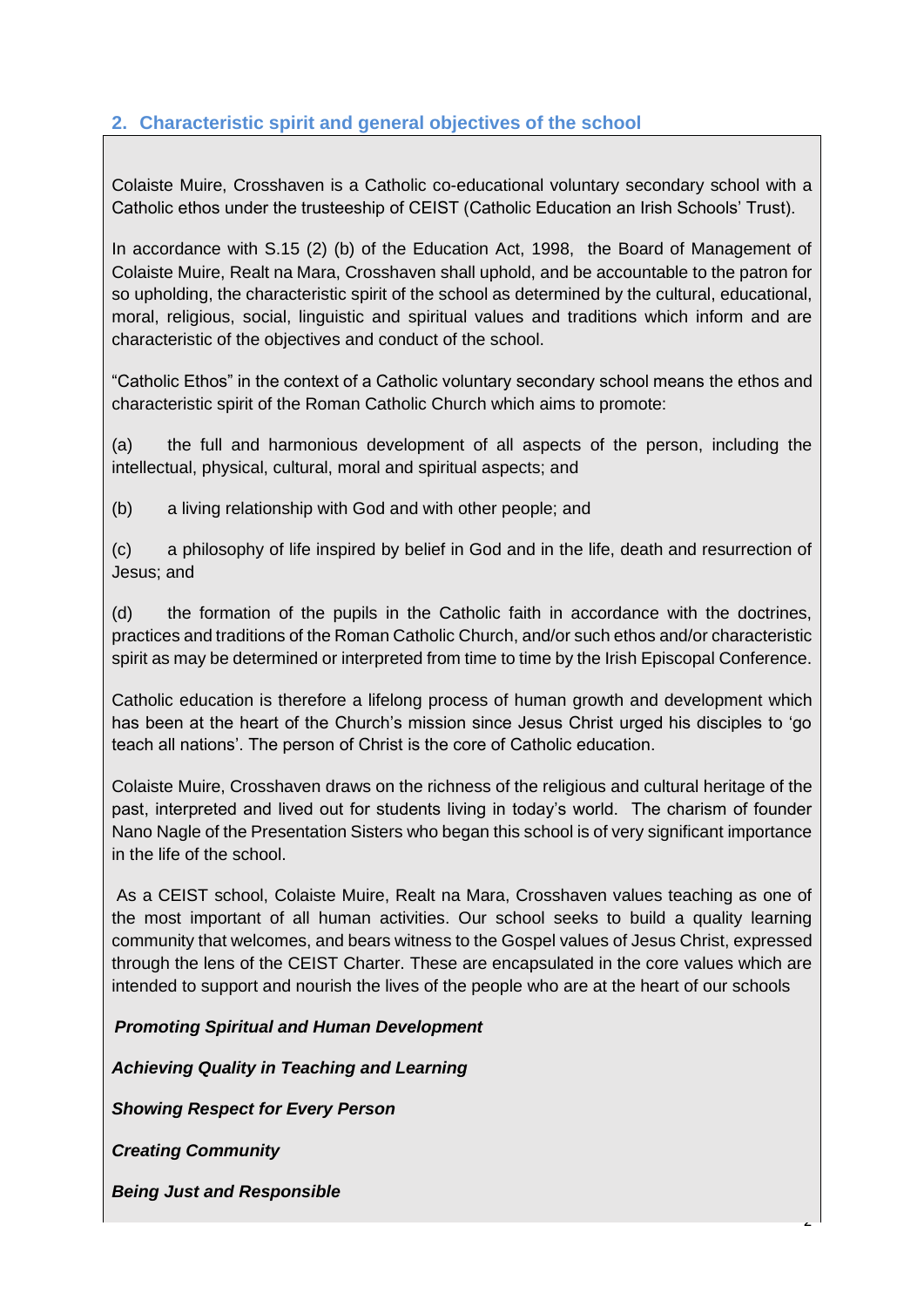Colaiste Muire, Crosshaven is inspired by the words of Jesus Christ to his disciples, "I have come that they may have life and have it to the full" (Jn 10:10). Because of this, Colaiste Muire, Realt na Mara, Crosshaven provides a rich, holistic education in the Catholic tradition where engagement with and development of the whole person; the intellectual, moral, religious, physical, spiritual and psychological are at the core of our practice.

Education has as its goal the formation of a human person who is free, rational and mature in relationships.Colaiste Muire, Realt na Mara, Crosshaven offers educational opportunities which promote excellence so that students can respond responsibly and creatively to their own lives, the lives of others and to the earth, which is our common home.

In Colaiste Muire, Crosshaven the dignity and uniqueness of every human being as a child of God is acknowledged and affirmed. The Catholic school is an inclusive community, ideally built on love and formed by the interaction and collaboration of its various components: students, parents, teachers, non-teaching staff and members of the Board of Management. Catholic schools are also outward looking. They are connected to their local parish and Diocese and other local organisations which enrich the life of the school. Our school draws on the rich resources of the local community and, in turn, contributes to the life of the local community.

As a Catholic school, Religious Education is central to our curriculum. Alongside Religious Education, the school supports the formation in faith of our students through many schoolbased experiences of prayer and ritual. All students' spiritual growth is further enhanced through areas such as sport, language, nature, art, poetry and music.

# **Mission statement and objectives of Colaiste Muire,Crosshaven**

Colaiste Muire, Crosshaven is a Presentation secondary school which welcomes all students. It is dedicated to the full development of each individual in a caring Christian community where Gospel values are recognised and celebrated.our school community is one wherein :

The role of staff, pupils, parents and board of management is recognized through good communication and consultation.

The needs and welfare of pupils of all abilities are promoted. A feeling of self-worth is fostered to enable the student to achieve his/her full potential in all areas of school life.

The talents of staff and students are recognized and affirmed

Continuous staff development is facilitated and encouraged.

The religious, human and social values are fostered in an atmosphere of compassion and respect.

An awareness of our heritage and culture is fostered.

Inspired by these ideals we commit ourselves to the ongoing development of our school.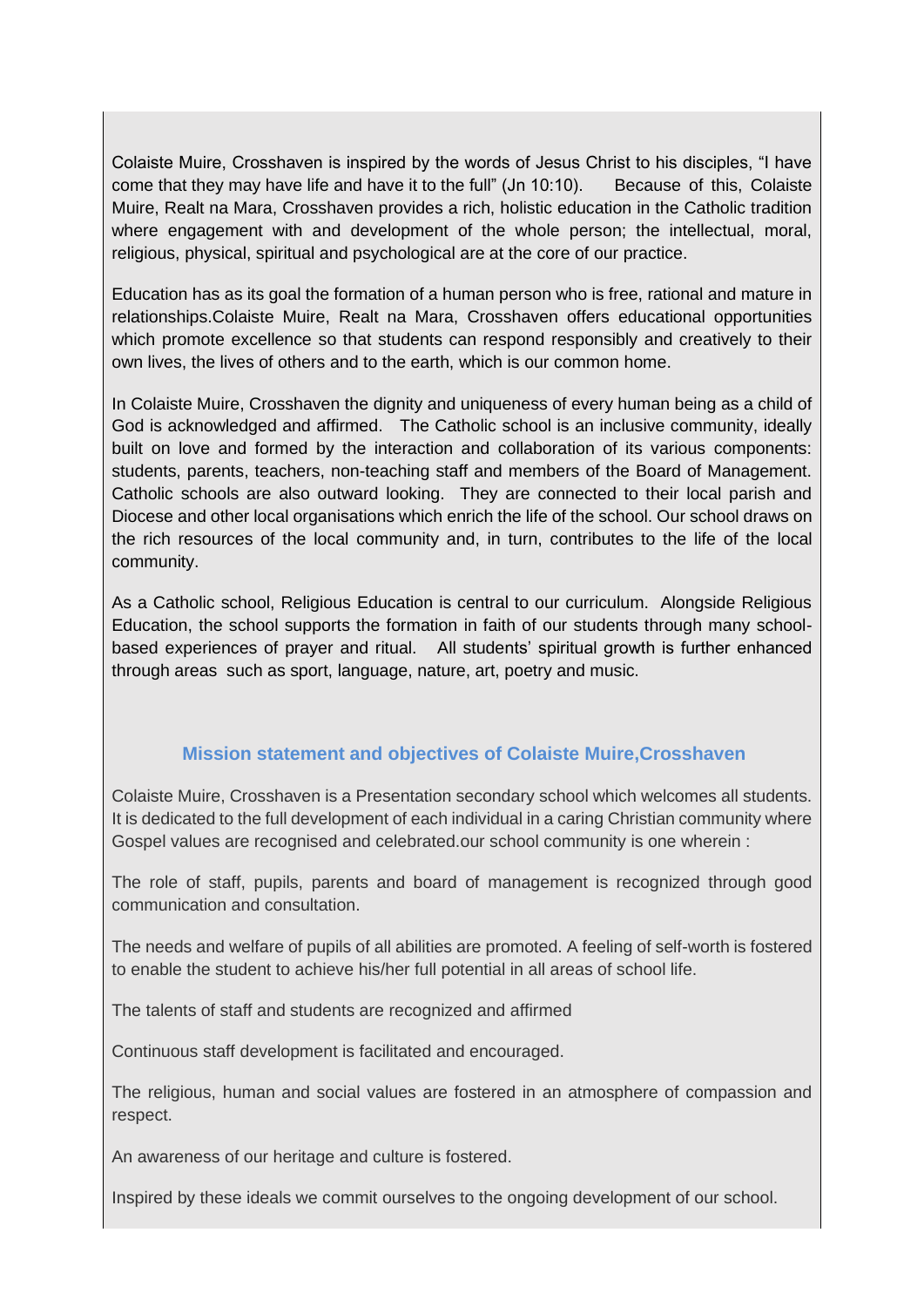## **Programmes offered in Colaiste Muire, Crosshaven**

A Three year Junior Cycle

A Two year senior Cycle

LCVP- Leaving Cert vocational programme

Optional TY programme for a limited number of students

# **3. Admission Statement**

Colaiste Muire will not discriminate in its admission of a student to the school on any of the following:

- (a) the gender ground of the student or the applicant in respect of the student concerned,
- (b) the civil status ground of the student or the applicant in respect of the student concerned,
- (c) the family status ground of the student or the applicant in respect of the student concerned,
- (d) the sexual orientation ground of the student or the applicant in respect of the student concerned,
- (e) the religious grounds of the student or the applicant in respect of the student concerned,
- (f) the disability ground of the student or the applicant in respect of the student concerned,
- (g) the ground of race of the student or the applicant in respect of the student concerned,
- (h) the Traveller community ground of the student or the applicant in respect of the student concerned, or
- (i) the ground that the student or the applicant in respect of the student concerned has special educational needs

As per section 61 (3) of the Education Act 1998, 'civil status ground', 'disability ground', 'discriminate', 'family status ground', 'gender ground', 'ground of race', 'religion ground', 'sexual orientation ground' and 'Traveller community ground' shall be construed in accordance with section 3 of the Equal Status Act 2000.

#### **All denominational schools**

Colaiste Muire is a school whose objective is to provide education in an environment which promotes certain religious values and does not discriminate where it refuses to admit as a student a person who is not Catholic and it is proved that the refusal is essential to maintain the ethos of the school.

#### **Post-primary denominational schools**

Colaiste Muire is a school whose objective is to provide education in an environment which promotes certain religious values and does not discriminate where it admits a student of Catholic faith in preference to others.

#### **Schools with special education class**

Colaiste Muire does not have a special class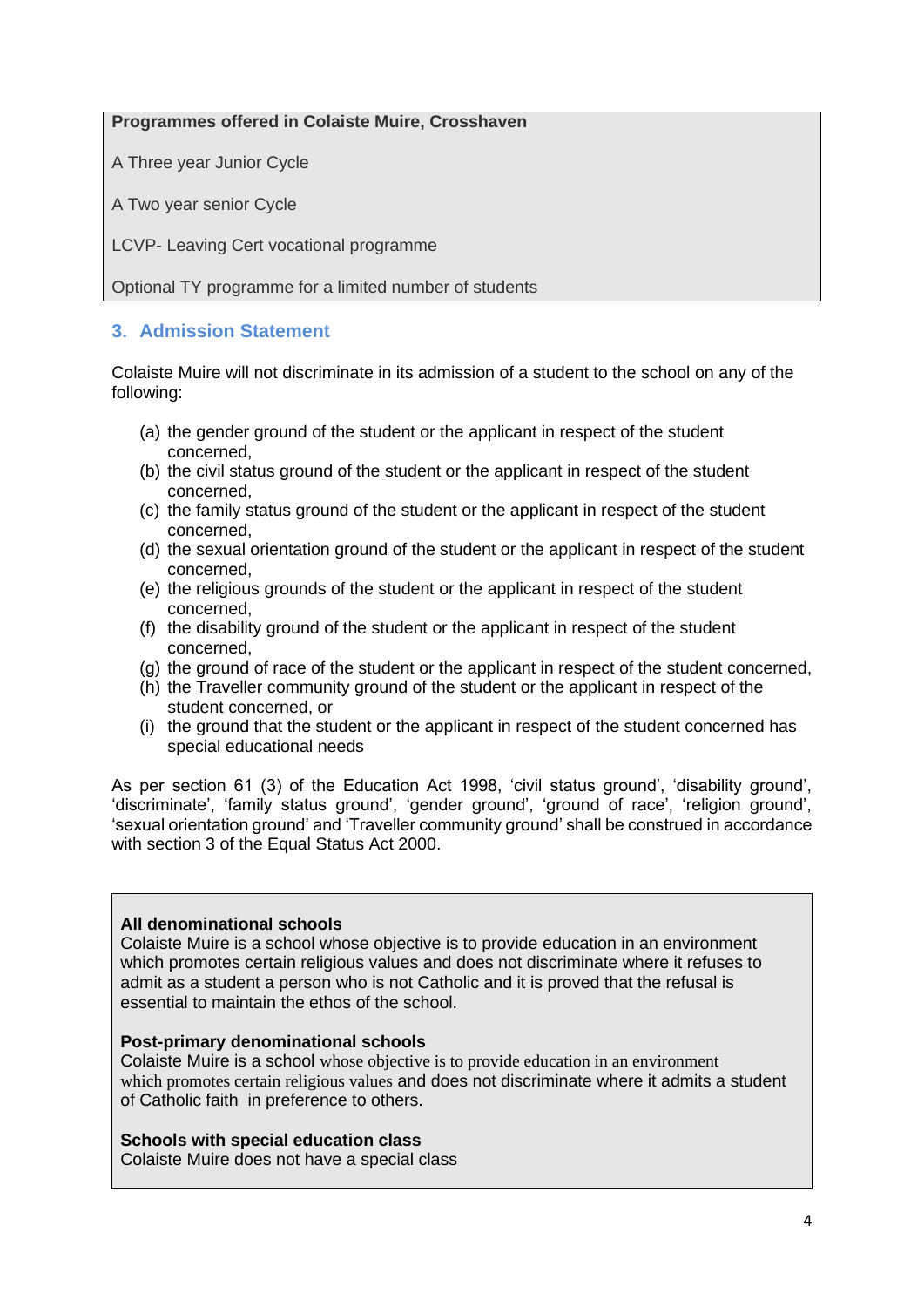# **4. Categories of Special Educational Needs catered for in the school/special class**

Colaiste Muire, Crosshaven adopts an inclusive approach to applicants with special education needs. The school will provide an appropriate education for students with Special educational needs.

Colaiste Muire does not have a special class.

# **5. Admission of Students**

This school shall admit each student seeking admission except where –

- a) the school is oversubscribed (please see section  $6$  below for further details)
- b) a parent of a student, when required by the principal in accordance with section 23(4) of the Education (Welfare) Act 2000, fails to confirm in writing that the code of behaviour of the school is acceptable to him or her and that he or she shall make all reasonable efforts to ensure compliance with such code by the student

#### **Post-primary denominational schools**

Colaiste Muire is a Catholic school and may refuse to admit as a student a person who is not Catholic where it is proved that the refusal is essential to maintain the ethos of the school.

# <span id="page-4-0"></span>**6. Oversubscription**

In the event that the school is oversubscribed, the school will, when deciding on applications for admission, apply the following selection criteria in the order listed below to those applications that are received within the timeline for receipt of applications as set out in the school's annual admission notice:

- 1. **Children attending Crosshaven primary schools**
- **2. Siblings of current pupils**
- **3. Siblings of past pupils**
- **4. Children attending the following primary schools: Minane Bridge, Rennies, Ringaskiddy, Shanbally**
- **5. Children of school staff**
- 6. **Children of past pupils**
- 7. **Children attending primary school s in Ballygarvan and Carrigaline**
- **8. All other applicants**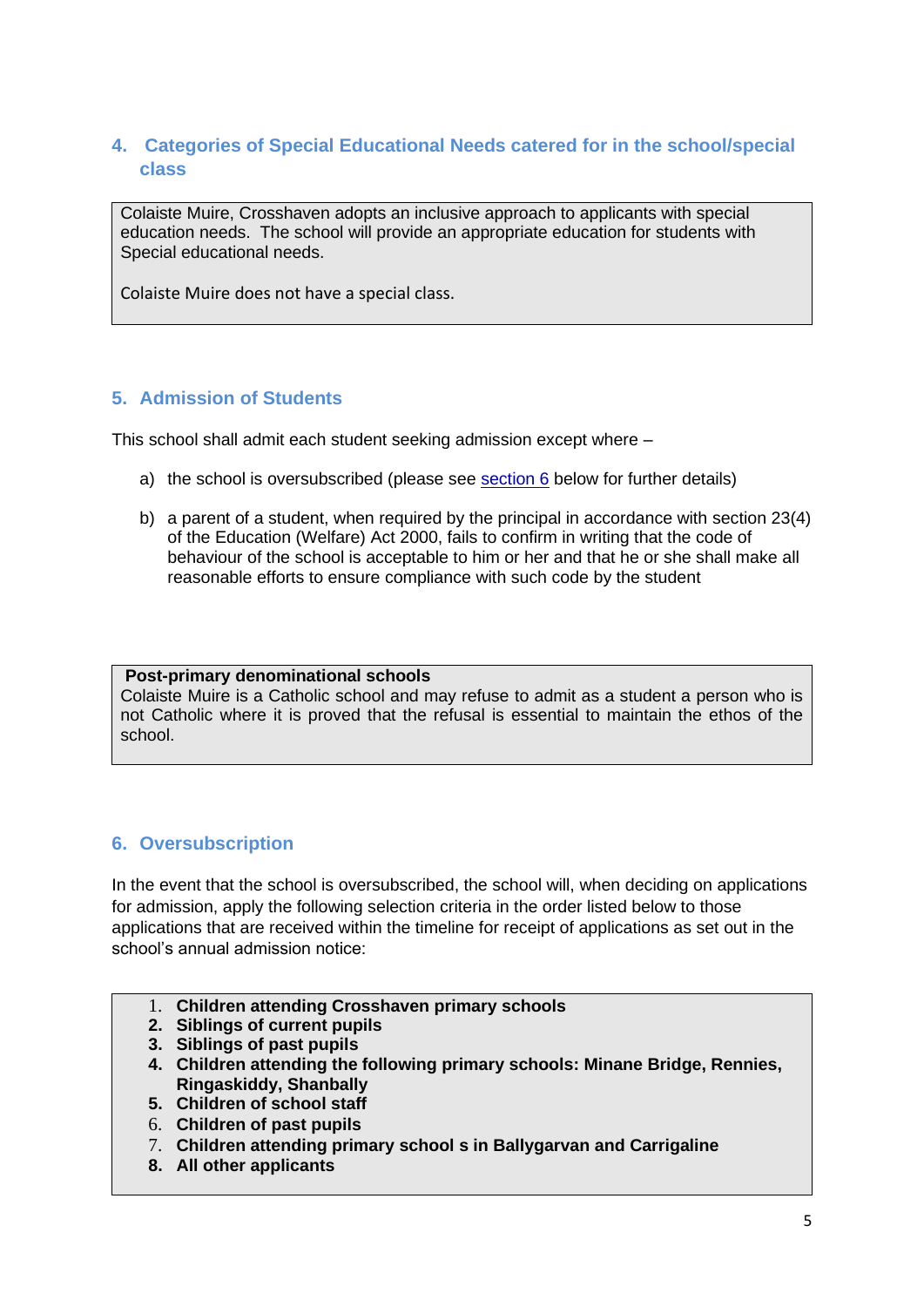In the event that there are two or more students tied for a place or places in any of the selection criteria categories above (the number of applicants exceeds the number of remaining places), the following arrangements will apply:

**The available places will be allocated following an independent lottery overseen by two members of the BOM and the Principal at a meeting of the BOM.**

#### **7. What will not be considered or taken into account**

In accordance with section 62(7)(e) of the Education Act, the school will not consider or take into account any of the following in deciding on applications for admission or when placing a student on a waiting list for admission to the school:

- (a) a student's prior attendance at a preschool or pre-school service, including naíonraí,
- (b) the payment of fees or contributions (howsoever described) to the school;
- (c) a student's academic ability, skills or aptitude;
- (d) the occupation, financial status, academic ability, skills or aptitude of a student's parents;
- (e) a requirement that a student, or his or her parents, attend an interview, open day or other meeting as a condition of admission

(f) a student's connection to the school by virtue of a member of his or her family attending or having previously attended the school

(g) the date and time on which an application for admission was received by the school. This is subject to the application being received at any time during the period specified for receiving applications set out in the annual admission notice of the school for the school year concerned

## **8. Decisions on applications**

All decisions on applications for admission to Colaiste Muire will be based on the following:

- Our school's admission policy
- The school's annual admission notice
- The information provided by the applicant in the school's official application form received during the period specified in our annual admission notice for receiving applications

(Please see [section 15](#page-8-0) below in relation to applications received outside of the admissions period and [section 16](#page-8-1) below in relation to applications for places in years other than the intake group.)

Selection criteria that are not included in our school admission policy will not be used to make a decision on an application for a place in our school.

## **9. Notifying applicants of decisions**

Applicants will be informed in writing as to the decision of the school, within the timeline outlined in the annual admissions notice.

If a student is not offered a place in our school, the reasons why they were not offered a place will be communicated in writing to the applicant, including, where applicable, details of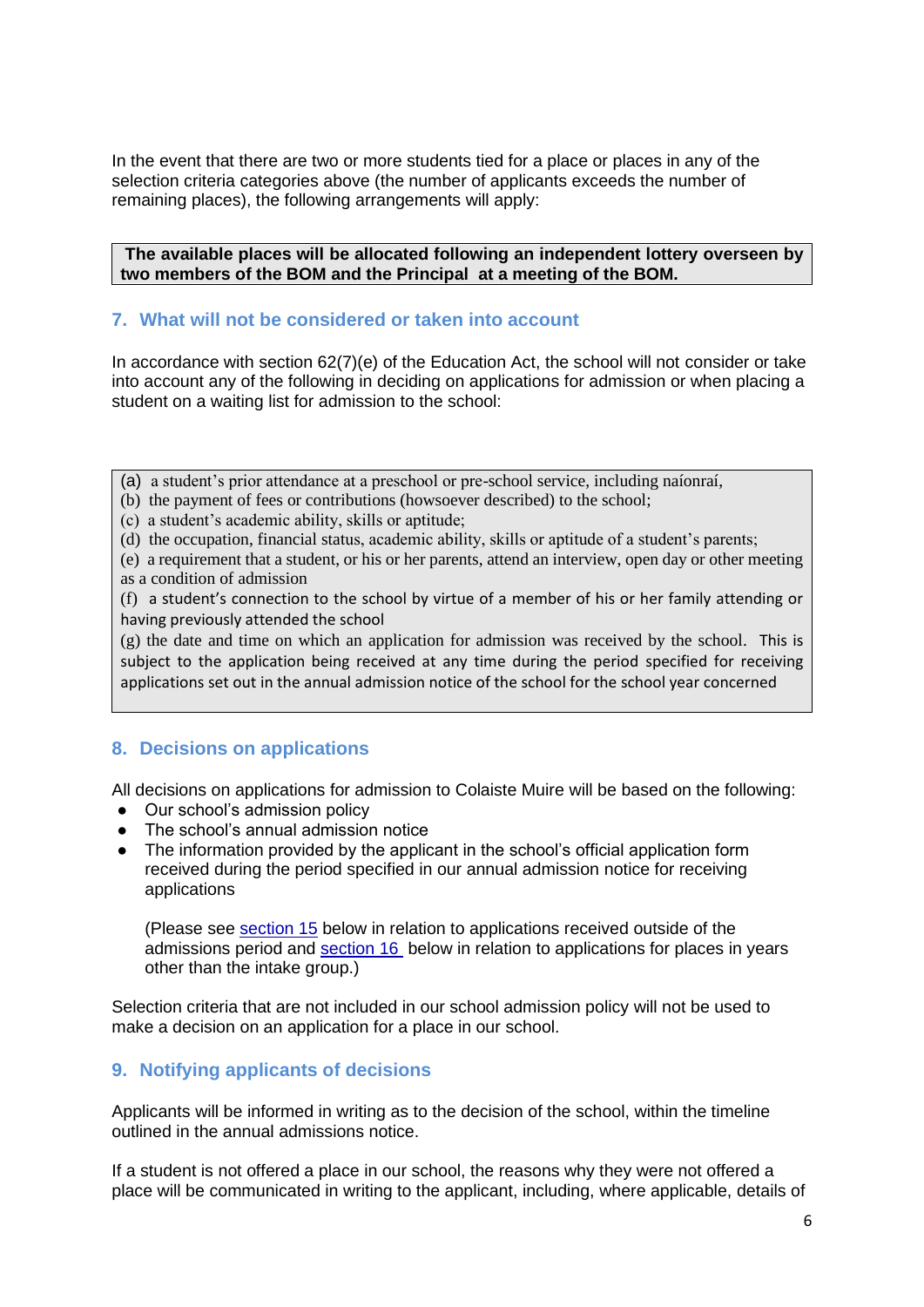the student's ranking against the selection criteria and details of the student's place on the waiting list for the school year concerned.

Applicants will be informed of the right to seek a review/right of appeal of the school's decision (see [section 18](#page-9-0) below for further details).

## <span id="page-6-0"></span>**10. Acceptance of an offer of a place by an applicant**

In accepting an offer of admission from Colaiste Muire you must indicate—

(i) whether or not you have accepted an offer of admission for another school or schools. If you have accepted such an offer, you must also provide details of the offer or offers concerned and

(ii) whether or not you have applied for and awaiting confirmation of an offer of admission from another school or schools, and if so, you must provide details of the other school or schools concerned.

## **11.Circumstances in which offers may not be made or may be withdrawn**

An offer of admission may not be made or may be withdrawn by Colaiste Muire, Realt na Mara, Crosshaven where—

- (i) it is established that information contained in the application is false or misleading.
- (ii) an applicant fails to confirm acceptance of an offer of admission on or before the date set out in the annual admission notice of the school.
- (iii) the parent of a student, when required by the principal in accordance with section 23(4) of the Education (Welfare) Act 2000, fails to confirm in writing that the code of behaviour of the school is acceptable to him or her and that he or she shall make all reasonable efforts to ensure compliance with such code by the student; or
- (iv) an applicant has failed to comply with the requirements of 'acceptance of an offer' as set out in [section 10](#page-6-0) above.

The board of management has a duty of care to ensure as far as practicable the health and safety of the students and staff of the school. In addition, the board of management is required under section 15(1) of the Education Act 1998 to provide, or cause to be provided, an appropriate education for each student at the school for which that board has responsibility.

An application for admission may be refused, therefore, where the admission of the applicant would pose a significant risk to the health and safety of the applicant or students and staff of the school, or risk significantly interfering with the right of other students to an appropriate education.

## **12.Sharing of Data with other schools**

Applicants should be aware that section 66(6) of the Education (Admission to Schools) Act 2018 allows for the sharing of certain information between schools in order to facilitate the efficient admission of students.

Section 66(6) allows a school to provide a patron or another board of management with a list of the students in relation to whom—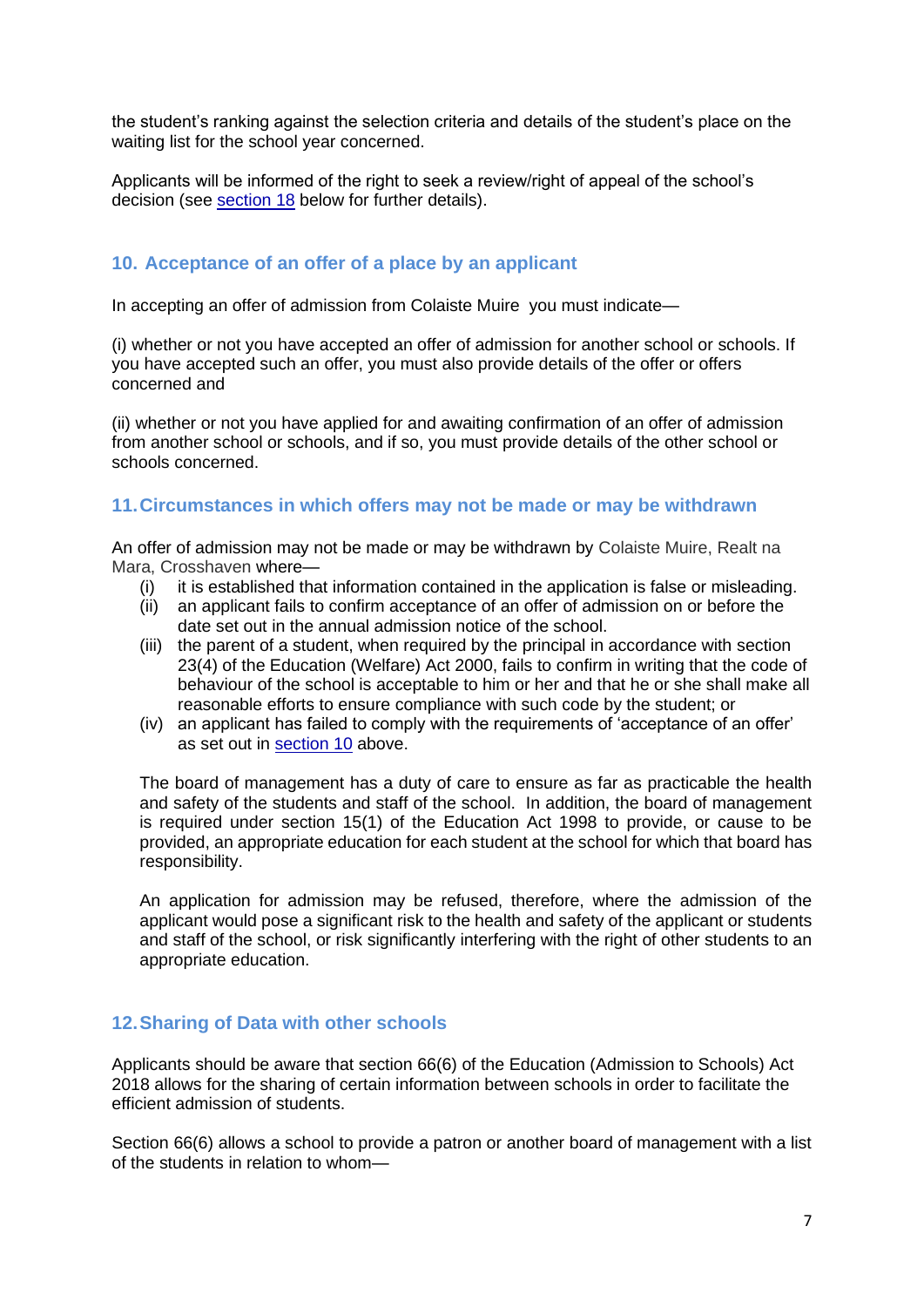- (i) an application for admission to the school has been received,
- (ii) an offer of admission to the school has been made, or
- (iii) an offer of admission to the school has been accepted.

The list may include any or all of the following:

- (i) the date on which an application for admission was received by the school;
- (ii) the date on which an offer of admission was made by the school;
- (iii) the date on which an offer of admission was accepted by an applicant;

(iv) a student's personal details including his or her name, address, date of birth and personal public service number (within the meaning of section 262 of the Social Welfare Consolidation Act 2005 ).

## **13.Waiting list in the event of oversubscription**

In the event of there being more applications to the school year concerned than places available, a waiting list of students whose applications for admission to Colaiste Muire were unsuccessful due to the school being oversubscribed will be compiled and will remain valid for the school year in which admission is being sought.

Placement on the waiting list of Colaiste Muire is in the order of priority assigned to the students' applications after the school has applied the selection criteria in accordance with this admission policy.

Offers of any subsequent places that become available for and during the school year in relation to which admission is being sought will be made to those students on the waiting list, in accordance with the order of priority in relation to which the students have been placed on the list.

## **14.Late Applications**

All applications for admission received after the closing date as outlined in the annual admission notice will be considered and decided upon in accordance with our school's admissions policy, the Education Admissions to School Act 2018 and any regulations made under that Act.

Late applicants will be notified of the decision in respect of their application not later than three weeks after the date on which the school received the application. Late applicants will be offered a place if there is a place available. In the event that there is no place available, the name of the applicant will be added to the waiting list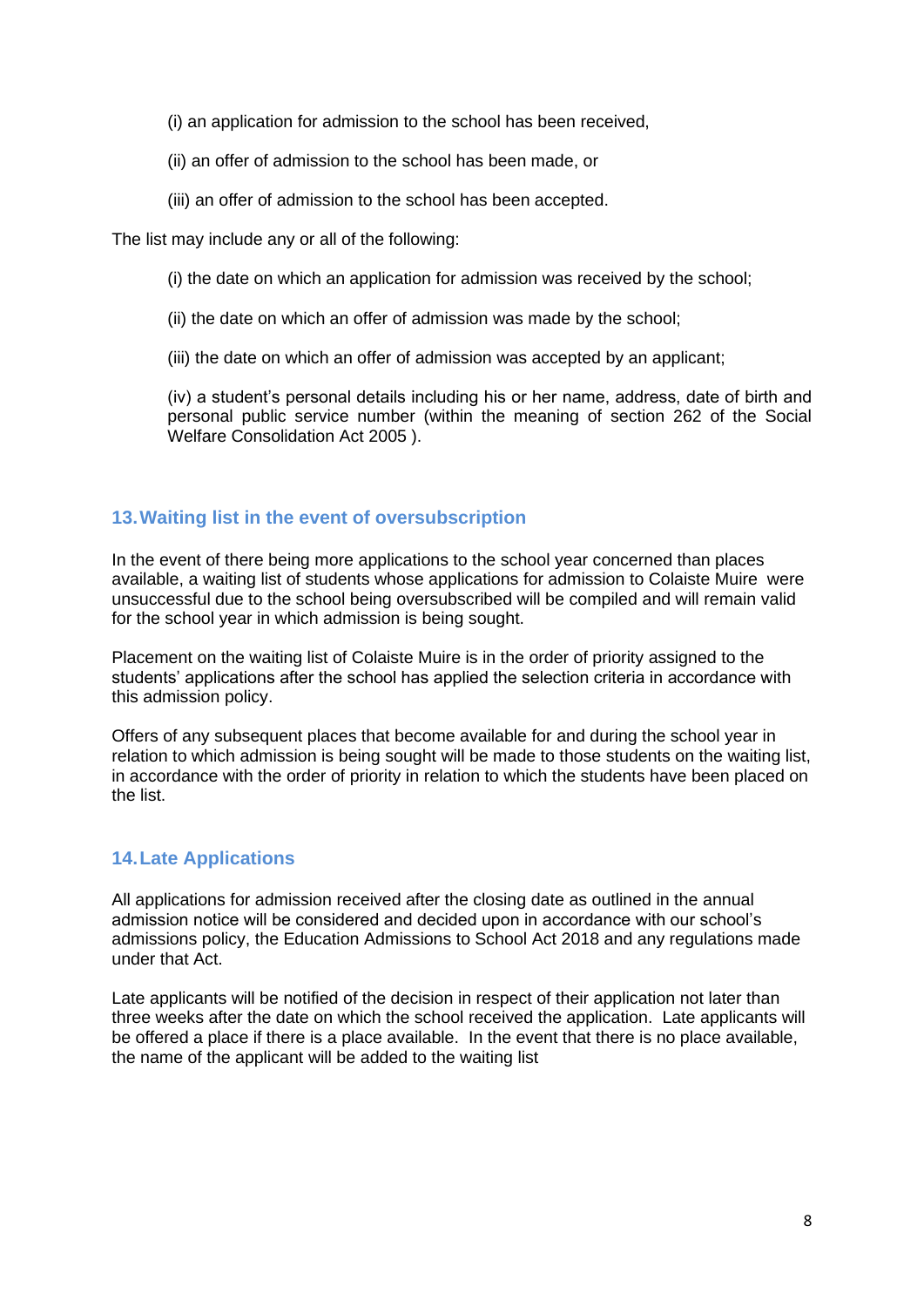# <span id="page-8-0"></span>**15.Procedures for admission of students to other years and during the school year**

**The procedure of the school in relation to the admission of students who are not already admitted to the school to classes or years other than the school's intake group are as follows**

Applications for admission of students to other years or during the school year will be considered given that

- the student can be facilitated within the year group
- a transfer application form has been fully completed
- Code of behaviour has been signed by parents/guardians and student
- Applicants will be notified within 21 days of receipt of the application
- Unsuccessful applicants will be placed on a waiting list when the class is full

Where a student is considered for a place (other than first year), the decision will be delegated by the BOM to the Principal, in consultation with the student's parents/guardians

**The procedures of the school in relation to the admission of students who are not already admitted to the school, after the commencement of the school year in which admission is sought, are as follows:**

Applications for admission of students to other years or during the school year will be considered given that

- the student can be facilitated within the year group
- a transfer application form has been fully completed
- Code of behaviour has been signed by parents/guardians and student
- Applicants will be notified within 21 days of receipt of the application
- Unsuccessful applicants will be placed on a waiting list when the class is full

Where a student is considered for a place (other than first year), the decision will be delegated by the BOM to the Principal, in consultation with the student's parents/guardians

## <span id="page-8-1"></span>**16.Declaration in relation to the non-charging of fees**

The board of Colaiste Muire or any persons acting on its behalf will not, except in accordance with section 64 of the Education (Admission to Schools) Act 2018 charge fees for or seek payment or contributions as a condition of-

- (a) an application for admission of a student to the school, or
- (b) the admission or continued enrolment of a student in the school.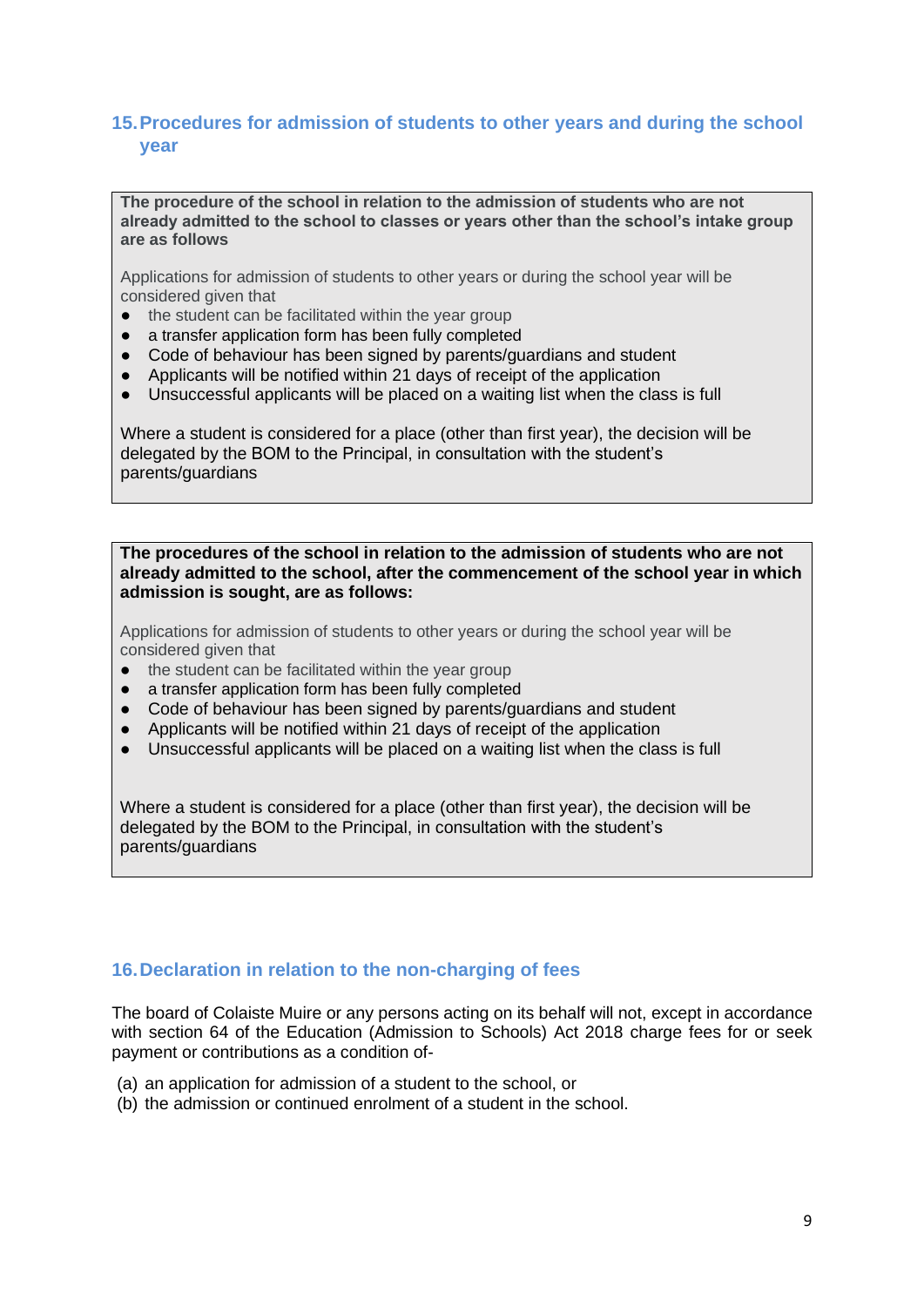# **17. Arrangements regarding students not attending religious instruction**

This section must be completed by schools that provide religious instruction to students.

The following are the school's arrangements for students, where the parents or in the case of a student who has reached the age of 18 years, the student, has requested that the student attend the school without attending religious instruction in the school. These arrangements will not result in a reduction in the school day of such students:

The parents or in the case of a student who has reached the age of 18 years should make a formal application to the Principal.

#### <span id="page-9-0"></span>**18. Reviews/appeals**

#### **Review of decisions by the board of Management**

The parent of the student, or in the case of a student who has reached the age of 18 years, the student, may request the board to review a decision to refuse admission. Such requests must be made in accordance with Section 29C of the Education Act 1998.

The timeline within which such a review must be requested and the other requirements applicable to such reviews are set out in the procedures determined by the Minister under section 29B of the Education Act 1998 which are published on the website of the Department of Education and Skills.

The board will conduct such reviews in accordance with the requirements of the procedures determined under Section 29B and with section 29C of the Education Act 1998.

**Note:** Where an applicant has been refused admission due to the school being oversubscribed, the applicant **must request a review** of that decision by the board of management prior to making an appeal under section 29 of the Education Act 1998.

Where an applicant has been refused admission due to a reason other than the school being oversubscribed, the applicant **may request a review** of that decision by the board of management prior to making an appeal under section 29 of the Education Act 1998.

#### **Right of appeal**

Under Section 29 of the Education Act 1998, the parent of the student, or in the case of a student who has reached the age of 18 years, the student, may appeal a decision of this school to refuse admission.

An appeal may be made under Section 29 (1)(c)(i) of the Education Act 1998 where the refusal to admit was due to the school being oversubscribed.

An appeal may be made under Section 29 (1)(c)(ii) of the Education Act 1998 where the refusal to admit was due a reason other than the school being oversubscribed.

Where an applicant has been refused admission due to the school being oversubscribed, the applicant **must request a review** of that decision by the board of management **prior to making an appeal** under section 29 of the Education Act 1998. (see Review of decisions by the Board of Management)

Where an applicant has been refused admission due to a reason other than the school being oversubscribed, the applicant **may request a review** of that decision by the board of